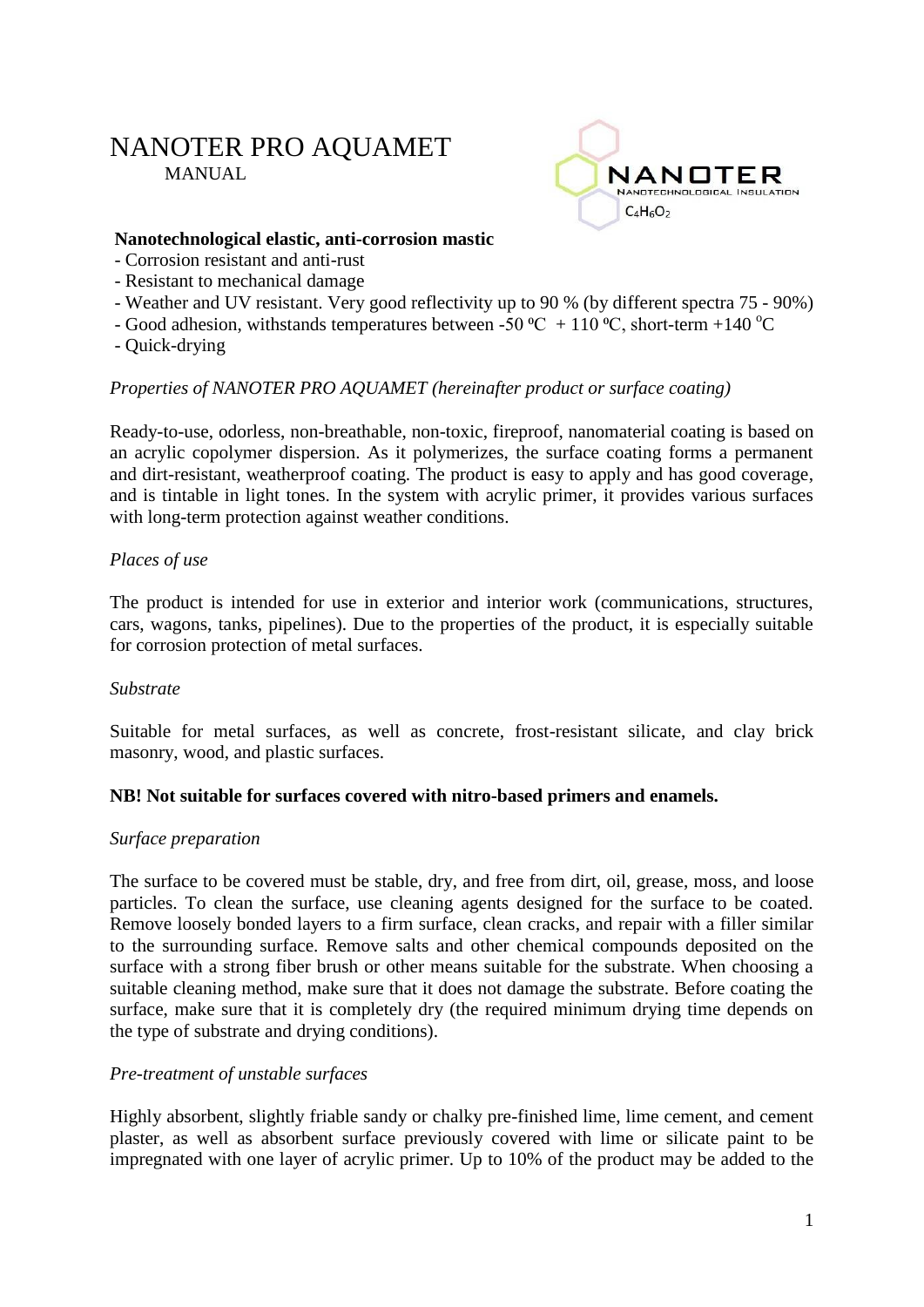mixture to facilitate application. For best results, apply the mixture with a brush, roller or high-pressure spray machine.

# *Priming*

Prime the surface with one coat of acrylic primer. If, after priming, the site repairs previously made on the substrate have a different shade from the surrounding surface (due to different surface absorbency), the repaired areas must be covered with a 1:10 mixture of one layer of the product and water to obtain a more uniform color tone. Allow the surface to dry properly.

# *Finishing*

Apply the product in layers, taking into account the desired purpose, surface properties, and position (vertical or horizontal), the tools used, and the working environment. The recommended final layer thickness is 1 to 2 mm. The thicker the layer, the better the heatinsulating properties.

#### *Technical specifications*

| Place of use               | external and internal work                                      |
|----------------------------|-----------------------------------------------------------------|
| Consumption for 1 mm layer | $1 \text{ l/m}^2$ depending on the absorbency of the<br>surface |
| Drying time                | 1 layer +20 °C 1 to 4 h, ready for use 24h.                     |
|                            | 1 mm to 24 h, 2 mm to 48 h                                      |
| Thinner                    | water                                                           |
| Tinting                    | RAL tinting system                                              |
| Tools                      | brush, roller or airless sprayer (high -                        |
|                            | pressure spray machine)                                         |
| Cleaning of tools          | with water immediately after use                                |
| Storage                    | in unopened containers $(5 \dots 40^{\circ}C)$                  |
| Packaging                  | 10 L/20 L                                                       |

#### *Product preparation*

The product is ready for use. After opening the container, immediately before covering the surface, mix the product until it has a uniform consistency (there is no more liquid layer at the bottom of the container).

#### **NB! Stir slowly by hand or with a mixing drill at a maximum of 200 rpm.**

If necessary, dilute with clean water to 2.5 to 10% by volume (depending on the unit temperature, the properties of the surface to be covered, and the tool used).

#### *Recommendations for product application*

Required air and surface temperature during surface treatment and drying  $+ 7... 40$  °C (preferably +  $18 \pm 2$  °C), relative humidity 40-80% (preferably 60-65%).

# **NB! Avoid covering the surface in cold and humid (rain, fog, dew), as well as in windy weather, as well as in direct sunlight.**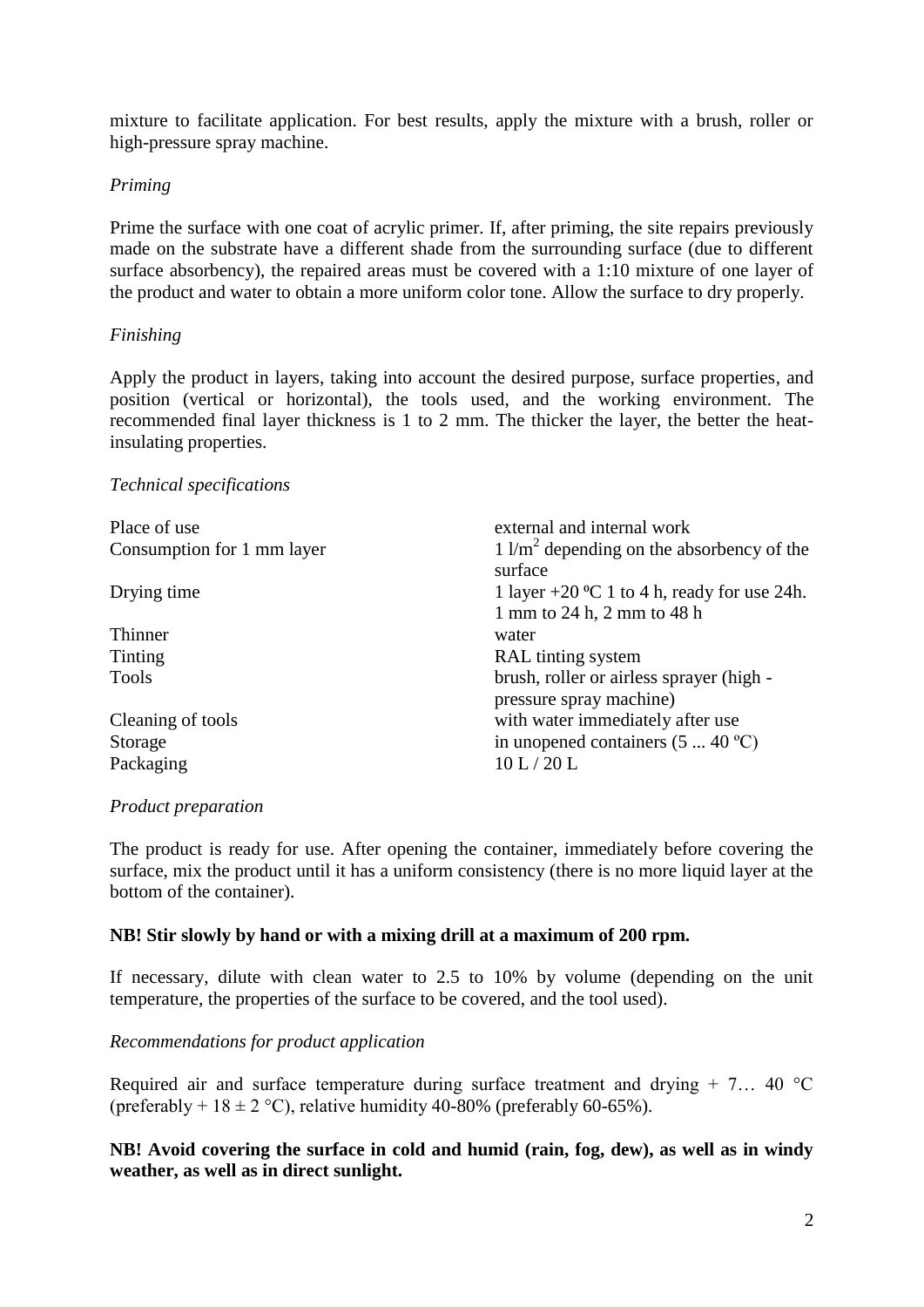At lower temperatures and/or high humidity, the drying time of the coating is significantly extended. If the temperature drops below  $+7$  °C, the product stops drying, and there is a risk of the poor-quality coating. Do not apply the product on surfaces heated by the sun. When covering in hot weather, take measures to prevent the coated surface from drying out too quickly. Allow the coated surface to dry properly between coats. Cover large areas without interruptions, make interruptions only at corners.

# *Recommended tools*

Brush. The brush is used if the desired layer thickness is 0.2 to 0.4 mm. When using a brush, pre-dilute the product with clean water, optimally 10 % by volume.

Roller. The roller is used if the desired layer thickness is 0.3 to 0.5 mm. When using a roller, pre-dilute the product with clean water, optimally 10 to 15% by volume.

High pressure sprayer. Used for covering larger surfaces. Simultaneous application in a layer 0.3 to 1.5 mm thick, depending on the technical parameters of the sprayer used. Recommendations for using the sprayer:

- remove all filters (prevent the passage of microspheres):
- the device must be free of any residue before handling the product;
- use working pressure 40... 80 bar;

#### - **NB! Adjust the spray pressure so that the working pressure when applying the product does not exceed 100 bar.**

- hose length 15...45 m;
- use only the pistols provided;
- use nozzles with an aperture of 0.025 to 0.035 (last two digits of the nozzle marking);
- pre-dilute the product depending on the sprayer used;
- mix the product in the container every 5 to 10 minutes during operation;
- turn the pressure regulator to zero before stopping the sprayer completely.



The spray width is determined by the spray angle at a distance of 30 cm from the surface. The angle is determined by the first digit of the nozzle marking.

For example, it is recommended to use a nozzle  $327$  once for a  $30^{\circ}$  spray angle and a nozzle 529 for a  $50<sup>o</sup>$  angle. Use larger nozzles and a wider spray angle for large surfaces, smaller nozzles, and a narrower spray angle for small surfaces and pipes.

#### *Subsequent surface care*

The surface covered with the product can be cleaned with water, if necessary, also with a neutral cleaning agent. After using the cleaner, rinse the surface thoroughly with water. Avoid cleaning agents containing organic solvents (e.g., alcohol). It is recommended to use